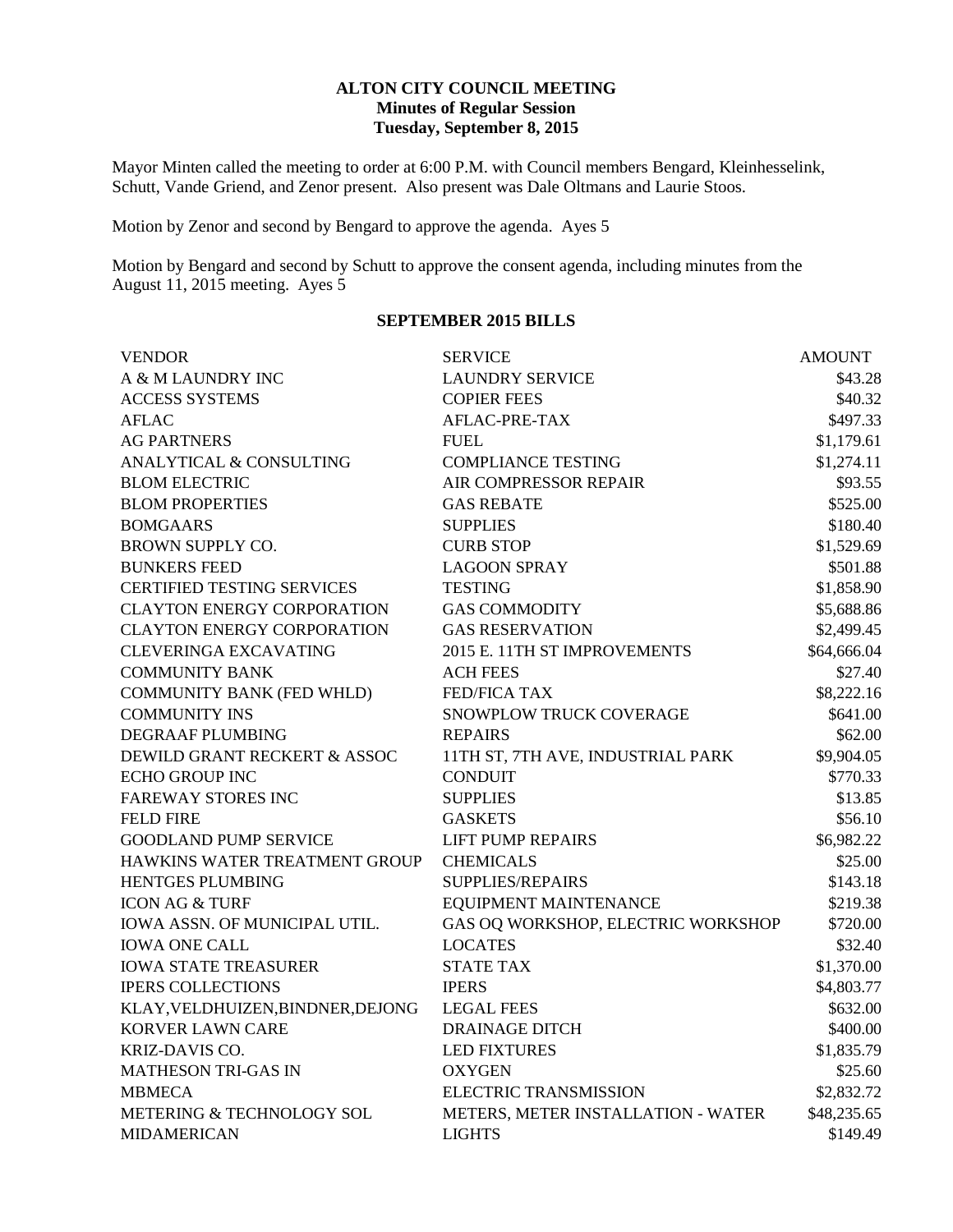| MID SIOUX OPPORTUNITY                 | PROJECT SHARE                        | \$20.00      |
|---------------------------------------|--------------------------------------|--------------|
| MIKE'S WELDING & REPAIR               | <b>PIPE</b>                          | \$687.45     |
| <b>MISSOURI RIVER ENERGY SERVICES</b> | BROCHURES, REGISTRATION              | \$339.13     |
| MISSOURI RIVER ENERGY SERVICES        | <b>ELECTRIC</b>                      | \$42,547.80  |
| <b>MOC-FV BAND PARENTS</b>            | <b>ADVERTISEMENT</b>                 | \$50.00      |
| MUNICIPAL UTIL-BILLS                  | <b>UTILITIES</b>                     | \$1,743.98   |
| <b>NEAL CHASE LUMBER CO</b>           | EQUIPMENT REPAIRS, SUPPLIES, POSTAGE | \$889.66     |
| <b>JODY NIBBELINK</b>                 | SIDEWALK REPLACEMENT                 | \$410.00     |
| NO STREAKING INC                      | <b>LIBRARY WINDOW CLEANING</b>       | \$83.00      |
| NOTEBOOM ELECTRIC                     | <b>ELBOW</b>                         | \$7.42       |
| ORANGE CITY MUNICIPAL UTILITIES       | <b>BULK WATER</b>                    | \$7,421.80   |
| ORANGE CITY SANITATION                | <b>GARBAGE HAULING</b>               | \$6,276.70   |
| <b>PAYROLL</b>                        | <b>AUGUST 2015 PAYROLL</b>           | \$27,197.82  |
| PLUIM PUBLISHING CO., INC.            | <b>SUPPLIES</b>                      | \$4.08       |
| R & J WELDING AND DESIGN              | <b>FLAG BRACKETS</b>                 | \$139.10     |
| <b>RACHEL FRANKLIN</b>                | <b>TRAINING FEES</b>                 | \$250.00     |
| SIOUX COUNTY TREASURER                | PROPERTY TAX - GAS                   | \$6,296.00   |
| <b>SIOUX COUNTY TREASURER</b>         | PROPERTY TAX - HEIMSTRA ADDITION     | \$226.75     |
| SIOUX COUNTY TREASURER                | PROPERTY TAX                         | \$774.00     |
| SIOUXLAND DISTRICT HEALTH DEPT        | POOL INSPECTION                      | \$288.00     |
| <b>SIOUXLAND PRESS</b>                | PUBLICATIONS, ENVELOPES              | \$562.40     |
| T & R ELECTRIC                        | PCB ANALYSIS                         | \$60.00      |
| TREASURER - STATE OF IOWA             | <b>SALES TAX</b>                     | \$4,061.00   |
| TRITECH EMERGENCY SYSTEMS INC         | <b>RESCUE BILLING</b>                | \$82.50      |
| <b>U S CELLULAR</b>                   | <b>CELL PHONES</b>                   | \$331.63     |
| <b>U. S. POSTMASTER</b>               | <b>POSTAGE</b>                       | \$500.00     |
| UTILITY EQUIPMENT CO.                 | REPAIRS, COUPLINGS - WATER           | \$3,628.93   |
| UTILITY SALES & SERVICE               | <b>METERS - GAS</b>                  | \$11,705.15  |
| VAN WERT INC.                         | <b>METERS - ELECTRIC</b>             | \$16,317.50  |
| VAN WYK CONCRETE                      | <b>CONCRETE PADS</b>                 | \$1,563.00   |
| VANDER POL EXCAVATING                 | 2015 7TH AVE IMPROVEMENTS            | \$37,660.38  |
| <b>VISA</b>                           | TRAVEL/TRAINING, POSTAGE, SUPPLIES   | \$937.43     |
| WATTERSON, JOE                        | UTILITY DEPOSIT REFUND               | \$23.99      |
| <b>WELLMARK</b>                       | <b>GROUP INSURANCE</b>               | \$7,494.81   |
| WESCO DISTRIBUTION, INC.              | TRANSFORMER, WIRE                    | \$34,507.77  |
| WEST IOWA TELEPHONE                   | <b>ELECTRIC REBATE</b>               | \$1,300.00   |
| WEST IOWA TELEPHONE                   | TELEPHONE, FAX, INTERNET             | \$608.12     |
|                                       | TOTAL ACCOUNTS PAYABLE CHECKS        | \$385,679.81 |

**ELECTRIC UTILITY:** At 6:19 PM The Mayor announced that this was the time set pursuant to resolution of the governing body and public notice given as required by law for the meeting and hearing upon the proposition of approving and consenting to the Agreement Approving Termination of Agreements Related To Transmission Capacity of Missouri Basin Municipal Electric Cooperative Association, including Exhibit A, the form of the Agreement Terminating Transmission Capacity Agreement and Related Matters attached thereto, (the "Agreement Approving Termination"). The Mayor then asked the Clerk whether any petitions or objections to the proposed action or to the form of the Agreement Approving Termination, or with respect to any matter related thereto, had been filed. The Clerk reported that objections or petitions opposed to said matters had been filed by no person.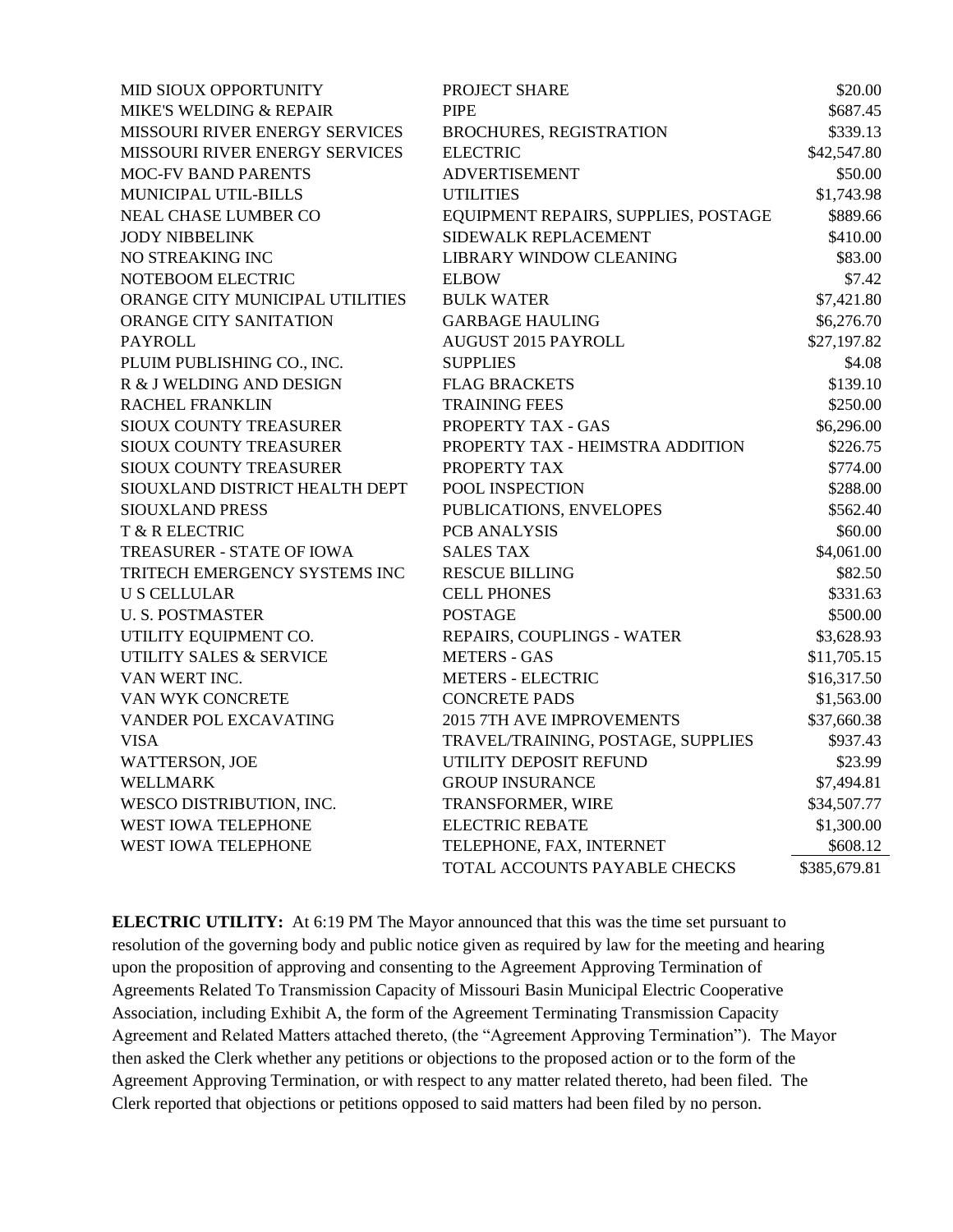The Mayor then asked for oral objections to the proposed Agreement Approving Termination, or any matters pertaining thereto, and oral objections were offered by no persons.

Thereafter, discussion ensued concerning the proposed Agreement Approving Termination, and the form thereof, as well as to the consequences to be expected therefrom. The Mayor closed the public hearing at  $6.22 \text{ PM}$ 

**RESOLUTION 15-35 "RESOLUTION FINALLY ADOPTING APPROVING AND CONSENTING TO THE AGREEMENT APPROVING TERMINATION OF AGREEMENTS RELATED TO TRANSMISSION CAPACITY FOR MISSOURI BASIN MUNICIPAL ELECTRIC COOPERATIVE ASSOCIATION"** was introduced and moved for adoption by Council Member Kleinhesselink. Bengard seconded the motion to adopt.

Upon roll call vote, the following was recorded: Ayes: Bengard, Kleinhesselink, Schutt, Vande Griend, Zenor Nays: None Absent: None

Whereupon the Mayor declared the Resolution duly adopted.

**ALTON INDUSTRIAL PARK:** Oltmans informed the Council a small part of the land in the designated Urban Renewal Amendment No. 1 Area is outside city limits and therefore Sioux County must consent to the inclusion of the land in an urban renewal area.

Motion by Schutt and second by Vande Griend to approve joint agreement between the City and Sioux County regarding urban Renewal Amendment 1. Ayes 5

**RESOLUTION 15-36 "RESOLUTION DETERMINING AN AREA OF THE CITY TO BE ANY ECONOMIC DEVELOPMENT AREA, AND THAT THE REHABILITATION, CONSERVATION, REDEVELOPMENT, DEVELOPMENT, OR A COMBINATION THEREOF, OF SUCH AREA IS NECESSARY IN THE INTEREST OF THE PUBLIC HEALTHY, SAFETY OR WELFARE OF THE RESIDENTS OF THE CITY; DESIGNATING SUCH AREA AS APPROPRIATE FOR URBAN RENEWAL PROJECTS; AND ADOPTING AMENDMENT NO. 1 TO THE ALTON URBAN RENEWAL PLAN DISTRICT 1"** was introduced and moved for adoption by Council Member Bengard. Schutt seconded the motion to adopt.

Upon roll call vote, the following was recorded: Ayes: Bengard, Kleinhesselink, Schutt, Vande Griend, Zenor Nays: None Absent: None

Whereupon the Mayor declared the Resolution duly adopted.

### **RESOLUTION 15-41 "RESOLUTION PROPOSING TO DISPOSE OF CITY OWNED REAL**

**ESTATE"** was introduced and moved for adoption by Council Member Zenor. Kleinhesselink seconded the motion to adopt.

Upon roll call vote, the following was recorded: Ayes: Bengard, Kleinhesselink, Schutt, Vande Griend, Zenor Nays: None Absent: None

Whereupon the Mayor declared the Resolution duly adopted.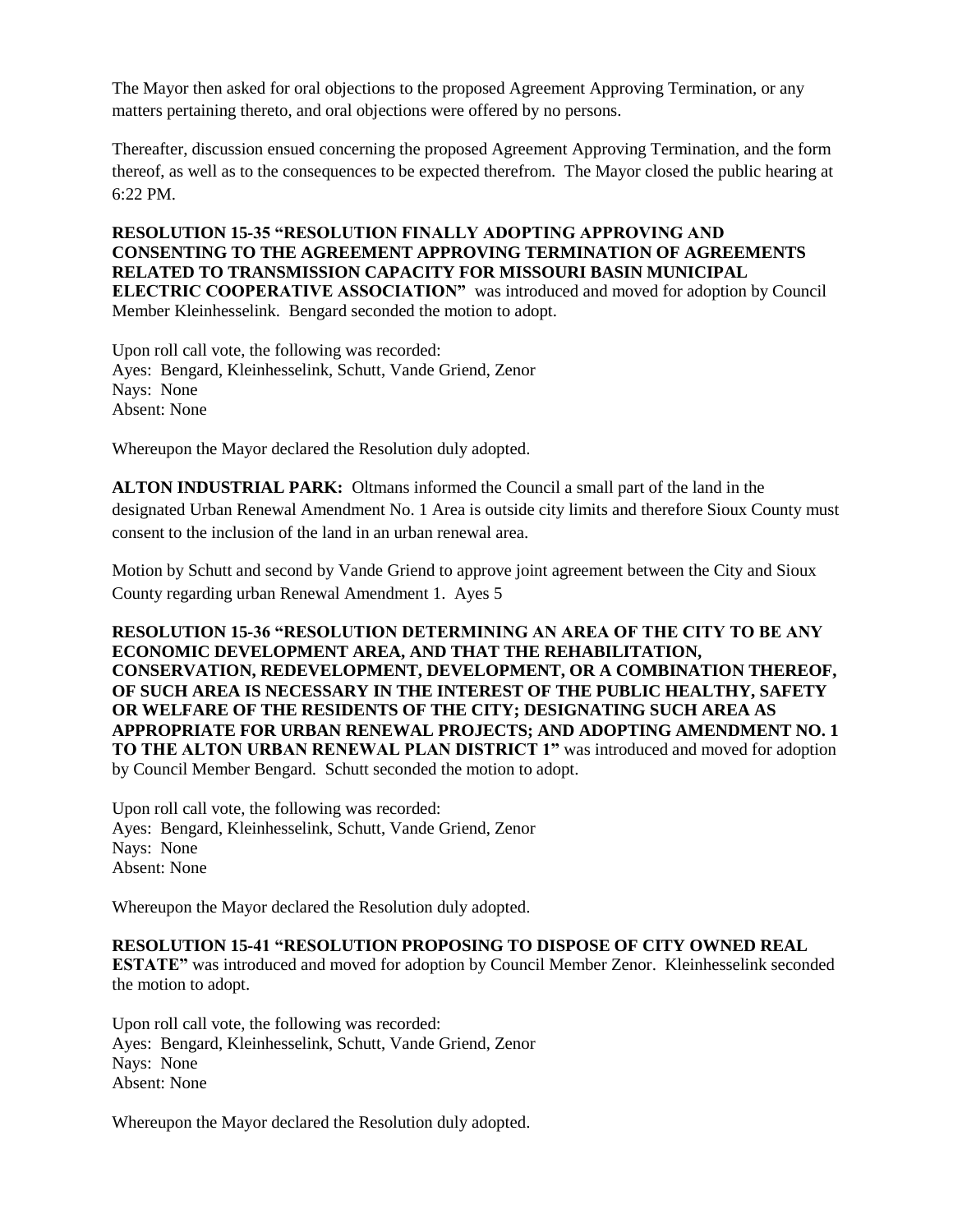#### **NUISANCE:**

#### **RESOLUTION 15-38 "RESOLUTION ASSESSING COSTS OF MOWING AND/OR WEED CONTROL AND FOR ASSESSMENT OF SAID COSTS AND CERTIFICATION OF SAID COSTS TO THE SIOUX COUNTY AUDITOR TO BE COLLECTED AS GENERAL**

**PROPERTY TAXES"** was introduced and moved for adoption by Council Member Bengard. Vande Griend seconded the motion to adopt.

Upon roll call vote, the following was recorded: Ayes: Bengard, Kleinhesselink, Schutt, Vande Griend, Zenor Nays: None Absent: None

Whereupon the Mayor declared the Resolution duly adopted.

**ANIMAL ORDINANCE:** Oltmans informed the Council that City Attorney Brad De Jong has reviewed the animal ordinance and made some changes to mirror the City of Orange City's ordinance.

# **ORDINANCE 719 "AN ORDINANCE AMENDING THE CODE OF ORDINANCES OF THE CITY OF ALTON, IOWA, BY REPEALING TITLE III, CHAPTER 3, ARTICLE 10, IN ITS**

**ENTIRETY"** was introduced and moved for adoption by Council Member Schutt. Zenor seconded the motion. The Mayor put the question upon the motion, and the roll being called, the vote thereon was as follows:

Ayes: Bengard, Kleinhesselink, Schutt, Vande Griend and Zenor Nays: None

Whereupon the Mayor declared the motion carried and said proposed ordinance was given first vote for passage and will supersede the previous month's reading and placed on file before the Council for the second time.

#### **CODE OF ORDINANCES:**

Ordinance 720 was introduced by Council Member Schutt

# **ORDINANCE 720 "AN ORDINANCE AMENDING THE CODE OF ORDINANCES OF THE CITY OF ALTON, IOWA 2002 BY AMENDING PROVISIONS PERTAINING TO THE MUNICIPAL WATER RATES"**

Motion by Council Member Bengard that the reading just had to be the first and the Council dispense with the statutory provision that this Ordinance be fully and distinctly read on three different days as provided by section 380.3 of the Code of Iowa. Motion was duly seconded by Council Member Kleinhesselink.

On roll call vote: Ayes: Bengard, Kleinhesselink, Schutt, Vande Griend, Zenor Nays: None Absent: None

And the Mayor declares the motion duly carried.

Motion by Schutt that title of said bill for Ordinance be approved as set out and said bill for Ordinance 720 be adopted and placed on its final passage. Council Member Zenor seconds the foregoing motion.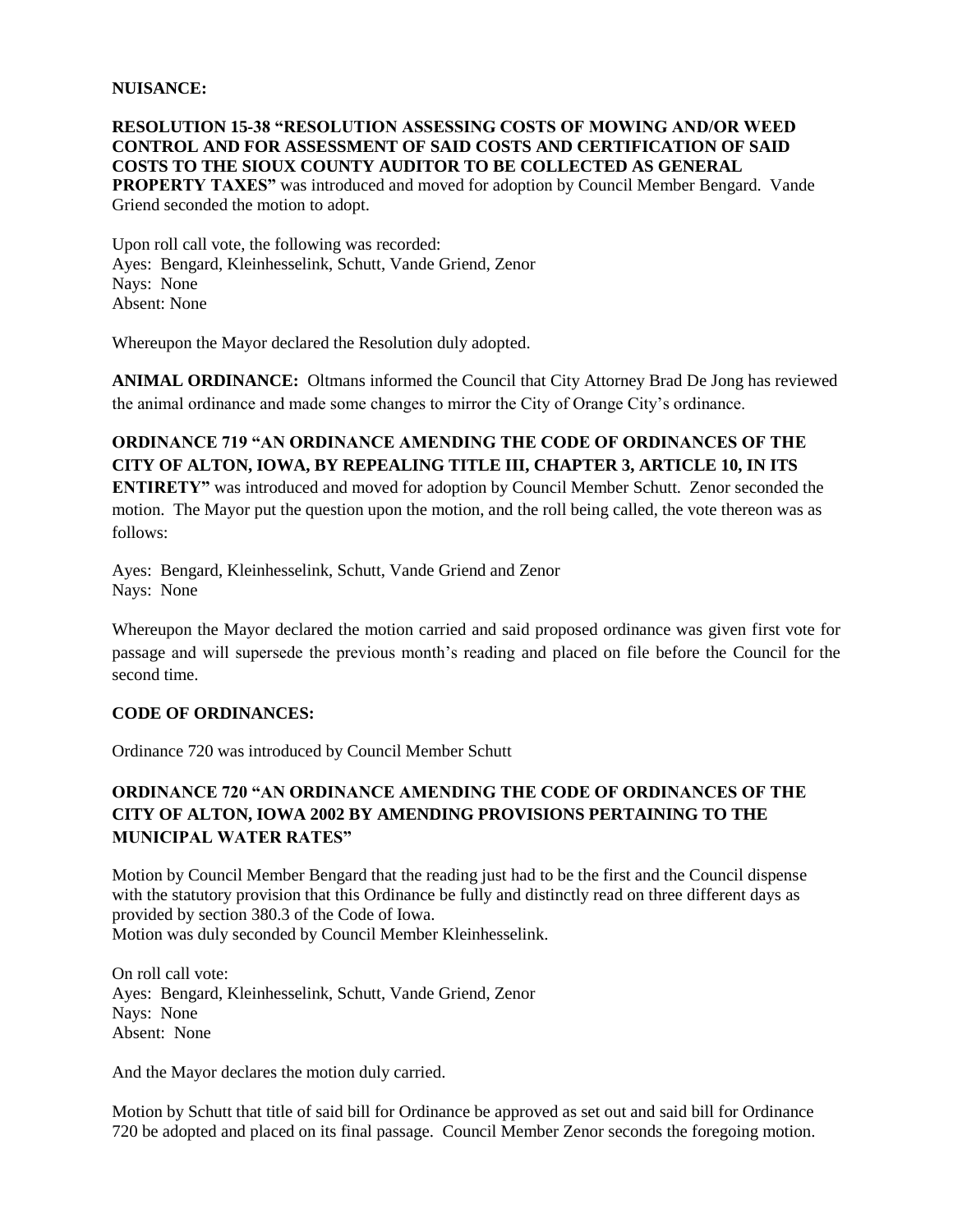On roll call vote: Ayes: Bengard, Kleinhesselink, Schutt, Vande Griend, Zenor Nays: None Absent: None

The Mayor declares the motion duly carried and will forthwith sign he said Ordinance and the Clerk will add his attestation thereto, said Ordinance being adopted.

### **BLOCK 21 ALLEY VACATION:**

**RESOLUTION 15-39 "RESOLUTION PROPOSING THE VACATION OF THE ALLEY LYING BETWEEN LOTS 4 AND 5, BLOCK 16, ALTON, IOWA"** was introduced and moved for adoption by Council Member Schutt. Kleinhesselink seconded the motion to adopt.

Upon roll call vote, the following was recorded: Ayes: Bengard, Kleinhesselink, Schutt, Vande Griend, Zenor Nays: None Absent: None

Whereupon the Mayor declared the Resolution duly adopted.

**GLOW RUN STREET DANCE:** Double D Bar and 10<sup>th</sup> Street Pub have requested a service extension of liquor license for the Glow Run Street Dance on September 26, 2015.

Motion by Kleinhesselink and second by Vande Griend to approve The Double D and 10<sup>th</sup> St Pub's request for extension for outdoor service on September 26, 2015, contingent upon the notification of surrounding businesses. Ayes 5

#### **CITY BOARDS:**

Motion by Bengard and second by Kleinhesselink to accept the Mayor's appointments as follows:

John Steven: Board of Adjustment Tony Konz: Planning & Zoning Commission Tom Kiernan: Economic Development Commission Scott Bonestroo: Chair Recreation Board Shawn Lancaster: Recreation Board Melody De Wit: President Library Board Bill Schnee: Chair Historical Board Tom Braun: Historical Board Leah Herda: Parks & Trails Committee Ken Kroon: Parks & Trails Committee Brian Schutt: Mayor Pro Tem – Effective October 1, 2015

Ayes 5

#### **OTHER BUSINESS:**

Oltmans updated the Council on work that Union Pacific Railroad has performed on the crossings on Division St. City Staff has received authorization from Union Pacific to replace the existing storm culvert under Division St in the railroad right of way that has been discussed for several years. Since the tracks were closed for repairs, the City could replace the existing culverts without permits and inspections fees. The UP replaced the paving with the City sharing in the cost. By working with Sioux County and the UP this project was completed at a substantial cost reduction.